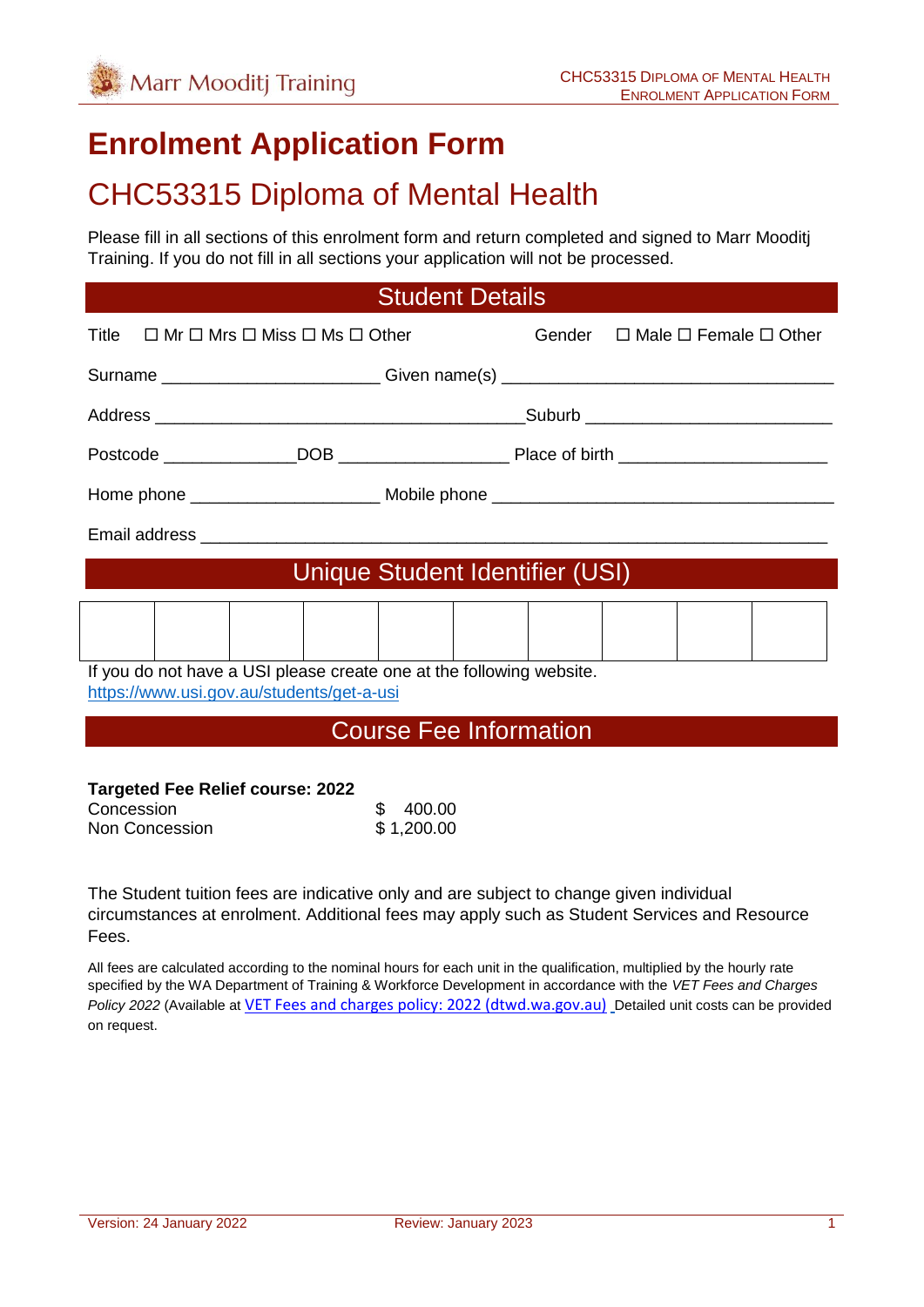## Enrolment Specifications

Below are the specified details for enrolment at Marr Mooditj Training.

Agree to pay the Fees and Charges

To be a subsidised student you must be Aboriginal and/or Torres Strait Islander descent and older than 18 years

To be a student of Marr Mooditj Training you agree to our code of conduct

To be eligible for concession rate you must provide evidence such as Health Care card

Must be a resident of Western Australia

I will need to provide a certified copy of my Police Clearance or a Criminal History Check and Working with Children Check to attend any placements

I will need to provide a copy of my COVID-19 full vaccination certificate

**For Country Students:** To access travel and accommodation you must be an ABSTUDY approved student. You must provide the ABSTUDY statement to Marr Mooditj Training before any travel and accommodation can be arranged.

Are you currently receiving ABSTUDY? Yes  $\Box$  No  $\Box$ 

### Language, Literacy and Numeracy

Please tick the boxes that apply for your level of English language, literacy and numeracy (LLN). We need this information to identify whether you need LLN support.

|                                | Very Well | Well | Not very well | Not at all |
|--------------------------------|-----------|------|---------------|------------|
| I can speak/understand English |           |      |               |            |
| I can read English             |           |      |               | ш          |
| I can write in English         |           |      |               |            |
| I can do maths                 |           |      |               |            |

### Support Needs

Do you have any disability, impairment or health condition that might  $\Box$  Yes  $\Box$  No affect your studies or require special support?

If YES, please provide details of the disability/condition(s) and support needed

Disability/Condition Support required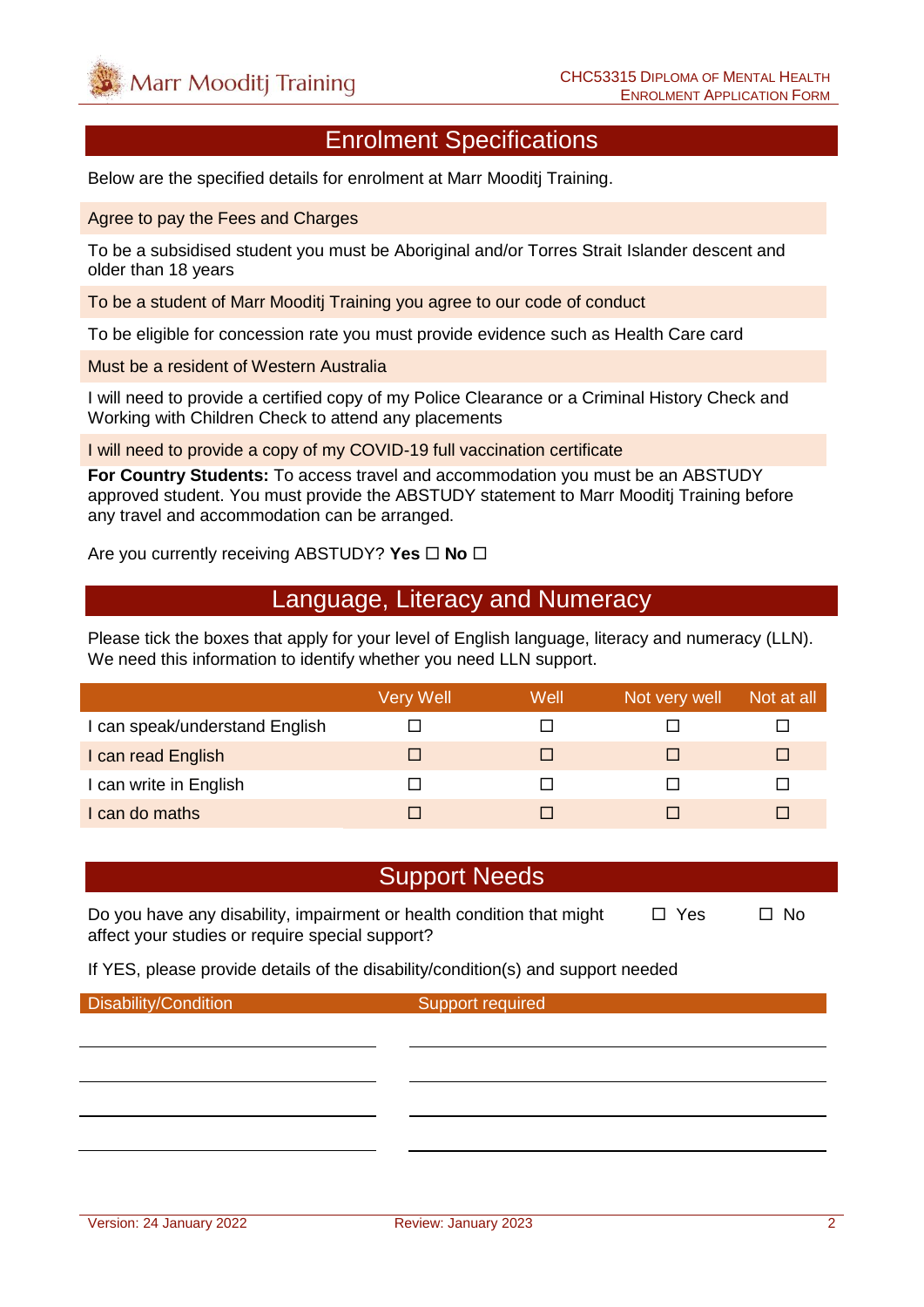# Educational Background

Please tick the boxes below to show your secondary (school) and post-secondary (university/vocational) education.

| Secondary (tick highest attended) |        | Post-Secondary (tick all that apply) |   |
|-----------------------------------|--------|--------------------------------------|---|
| Year 12 or equivalent             |        | Doctorate                            |   |
| Year 11 or equivalent             | □      | <b>Master's Degree</b>               | П |
| Year 10 or equivalent             | □      | <b>Bachelor's Degree</b>             |   |
| Year 9 or equivalent              | □      | <b>Advanced Diploma</b>              | □ |
| Year 8 or equivalent              | □      | Diploma or Associate Diploma         | П |
| Never attended school             | $\Box$ | <b>Certificate IV</b>                | П |
|                                   |        | Certificate III or Trade             | П |
| Year completed (eg 1961)          |        | Certificate II                       | П |

\*Please attach Post-Secondary certificates if ticked

## Employment Status

Please tick the box that best describes your current employment status

| Full time                                |  |
|------------------------------------------|--|
| Part time                                |  |
| Employer                                 |  |
| Unemployed, seeking full time employment |  |
| Unemployed seeking part time employment  |  |

If employed please provide your employer's contact details:

| <b>Employer Name</b>                  |                                                                                                                                                                                                                                      |     |           |  |
|---------------------------------------|--------------------------------------------------------------------------------------------------------------------------------------------------------------------------------------------------------------------------------------|-----|-----------|--|
| Address                               |                                                                                                                                                                                                                                      |     |           |  |
| Suburb                                |                                                                                                                                                                                                                                      |     | Postcode  |  |
| Position held                         |                                                                                                                                                                                                                                      |     |           |  |
| Employer phone                        | <u> 1980 - Andrea Andrews, amerikansk politik (</u>                                                                                                                                                                                  |     |           |  |
| Employers email                       | <u> 1980 - Jan Samuel Barbara, margaret e populazion del control de la propia del control de la propia del control de la propia del control de la propia del control de la propia del control de la propia del control de la pro</u> |     |           |  |
| Please send an invoice to my employer |                                                                                                                                                                                                                                      | Yes | <b>No</b> |  |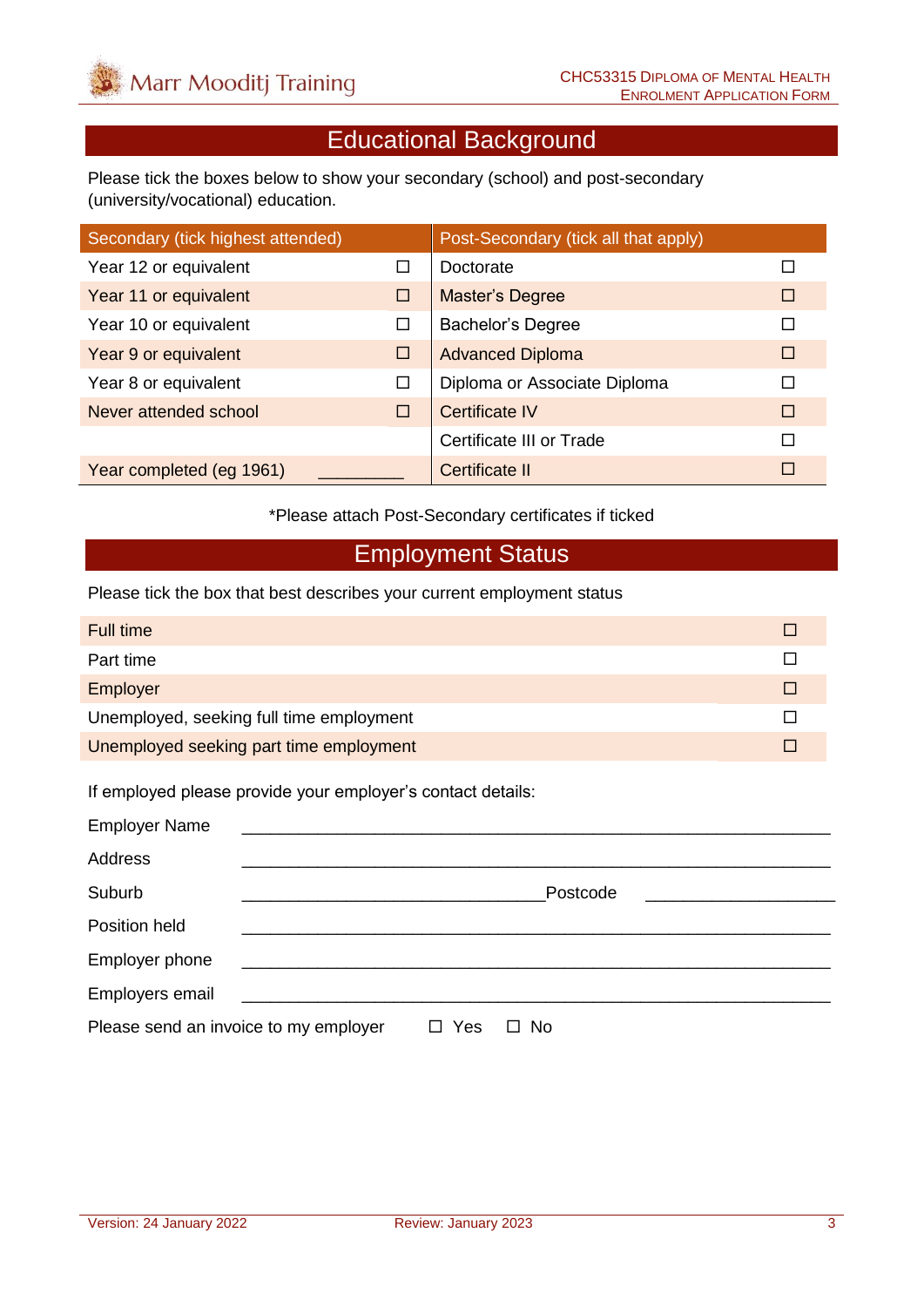# What Are Your Reasons for Doing this Course

Please tick your reasons for doing this course in the boxes below (tick all that apply)

| To get a job                  | It is part of my job requirements      |  |
|-------------------------------|----------------------------------------|--|
| To develop my own business    | I want extra skills                    |  |
| To try for a different career | For personal interest/Self development |  |
| To get a promotion            | Other reasons (write reasons below)    |  |

# Previous Enrolments

Is this the first time you have enrolled in a course at Marr Mooditi?  $\Box$  Yes  $\Box$  No

If NO, did you complete the course?  $\Box$  Yes  $\Box$  No

Please list the courses in which you have previously enrolled, and approximate date(s)

#### Course **Date** Date of the Course of the Course of the Course of the Course of the Date

# Privacy Notice & Declaration

Under the *Data Provision Requirements 2012*, **Marr Mooditj Training** is required to collect personal information about you and to disclose that personal information to the National Centre for Vocational Education Research Ltd (NCVER).

Your personal information (including the personal information contained on this enrolment form), may be used or disclosed by **Marr Mooditj Training** for statistical, administrative, regulatory and research purposes. **Marr Mooditj Training** may disclose your personal information for these purposes to:

- Commonwealth and State or Territory government departments and authorised agencies; and
- NCVER.

Personal information that has been disclosed to NCVER may be used or disclosed by NCVER for the following purposes:

- populating authenticated VET transcripts;
- facilitating statistics and research relating to education, including surveys and data linkage;
- pre-populating RTO student enrolment forms:
- understanding how the VET market operates, for policy, workforce planning and consumer information; and
- administering VET, including program administration, regulation, monitoring and evaluation

You may receive a student survey which may be administered by a government department or NCVER employee, agent or third party contractor or other authorised agencies. Please note you may opt out of the survey at the time of being contacted.

NCVER will collect, hold, use and disclose your personal information in accordance with the *Privacy Act 1988* (Cth), the National VET Data Policy and all NCVER policies and protocols (including those published on NCVER's website at [www.ncver.edu.au\)](http://www.ncver.edu.au/).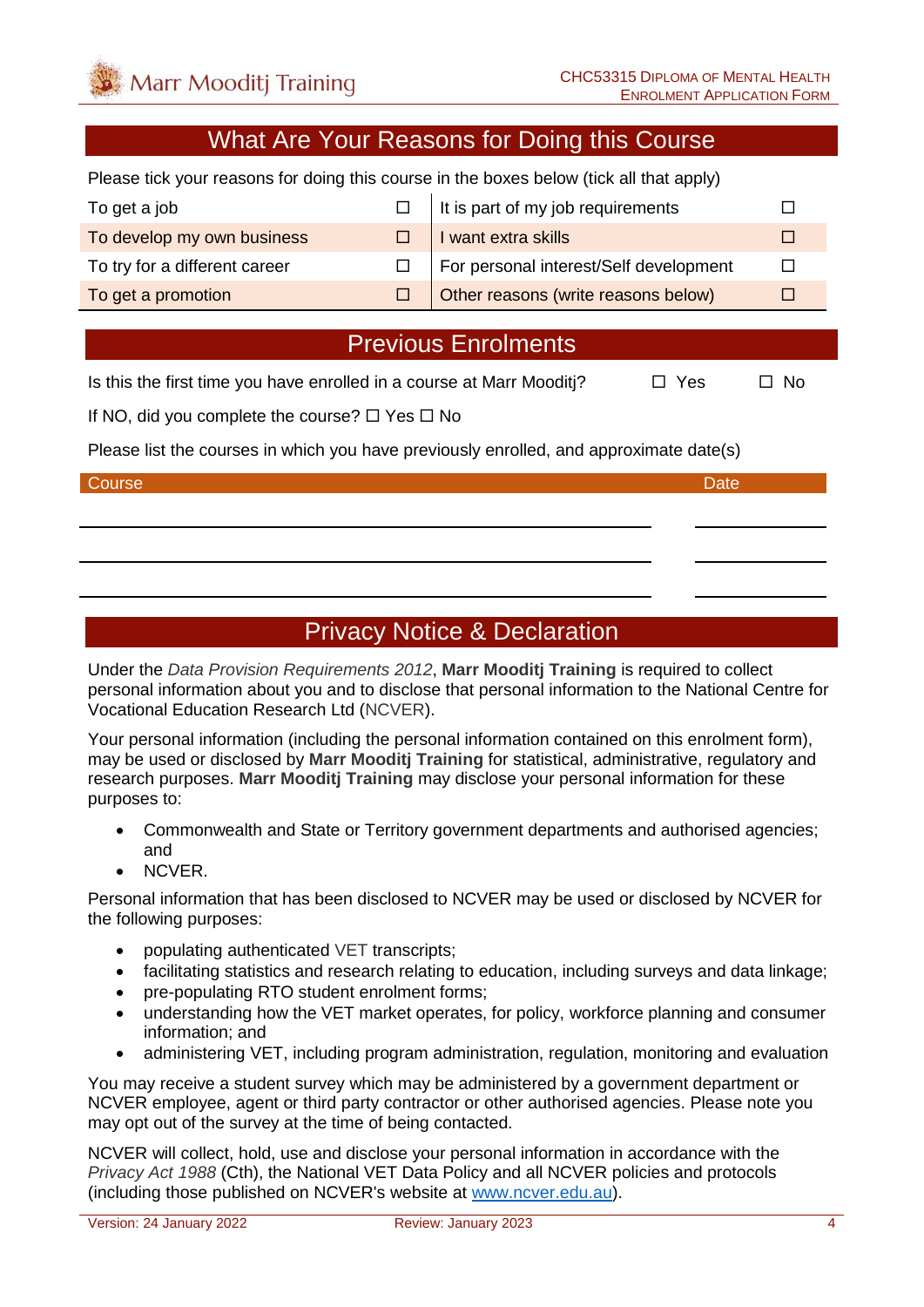# How Did You Hear About Us?

 $\Box$  Newsletter  $\Box$  Radio  $\Box$  Word of Mouth  $\Box$  Family/Friend  $\Box$  Facebook  $\Box$  Website  $\Box$  Job Network  $\Box$ Other **Lating** 

### **Declaration**

**I certify that the information provided in this application are true and correct.**

#### **STUDENT SIGNATURE** \_\_\_\_\_\_\_\_\_\_\_\_\_\_\_\_\_\_\_\_\_\_\_\_\_\_\_\_\_\_\_\_**DATE**\_\_\_\_\_\_\_\_\_\_\_\_\_\_\_\_\_\_\_\_\_

# Submit Your Application to:

MARR MOODITJ TRAINING INC

PO BOX 1030, BENTLEY DELIVERY CENTRE, WA 6983

Phone: (08) 9351 9344 Fax: (08) 9350 6830

Email: [reception1@marrmooditj.com.au](mailto:reception1@marrmooditj.com.au)

## Application Process

- 1. A letter of acknowledgement will be sent by mail to you within 2 working days of receipt of your application. If you have not received an acknowledgement please telephone Marr Mooditj Training.
- 2. Marr Mooditj Training will process your application within 5 working days, and upon successful application, will send you a confirmation of your enrolment.
- 3. Applicants may be encouraged to complete Language, Literacy and Numeracy training prior to enrolment in the course of their choice.